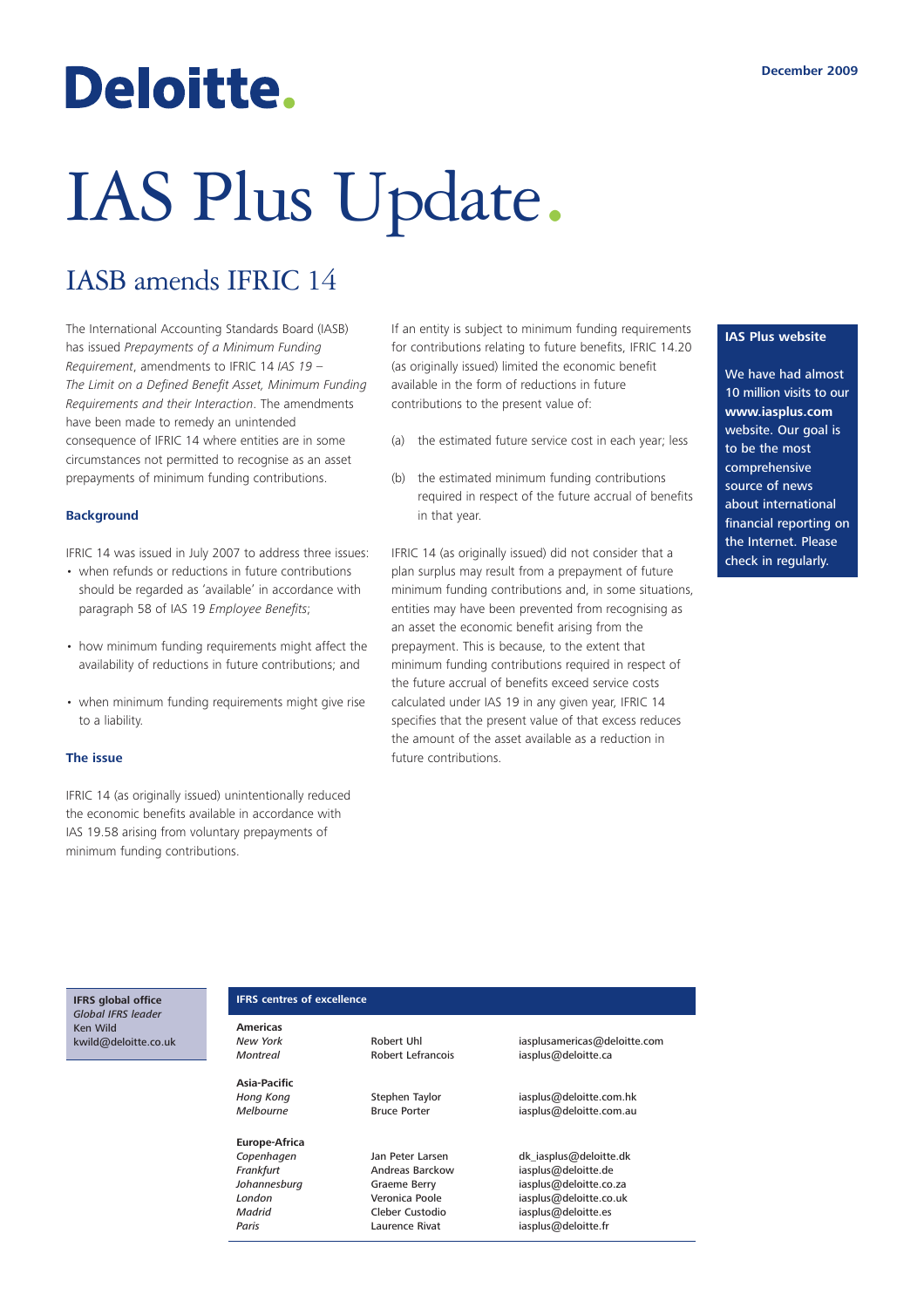#### **The amendment**

Under the amended IFRIC 14.20, if there is a minimum funding requirement for contributions relating to future service, the economic benefit available as a reduction in future contributions (and, therefore, the surplus that should be recognised as an asset) is comprised of:

- (a) any amount that reduces future minimum funding requirement contributions for future services because the entity made a prepayment (i.e. any amount that the entity has paid before being required to do so); and
- (b) the estimated future service cost in each period less the estimated minimum funding requirement contributions that would be required for future service in that period if there were no prepayment of those contributions as described in (a).

Further, IFRIC 14.22 clarifies that while the amount calculated under IFRIC 14.20 (b) may be negative for a given period (i.e. the estimated minimum funding requirement contribution for that period exceeds the estimated future service cost for that same period), the total amount calculated under IFRIC 14.20 (b) can never be less than zero. Accordingly, the economic benefit available as a reduction in future contributions will correspond, as a minimum, to the amount of the prepayment, if any.

#### **Illustration**

Entity A is required to pay minimum funding contributions to cover the service cost in each period determined in accordance with the minimum funding requirement. Entity A currently has an IAS 19 surplus of CU35 that cannot be refunded in any circumstances, but that could be used to reduce future contributions. The minimum funding contributions required to cover future service are CU15 each year for the next five years. The expected service cost in each year is CU10.

For simplicity, this example assumes that the discount rate and expected return on assets are 0 per cent, and there is no unrecognised amount. This example also assumes that the plan does not continue after five years.

Entity A makes a prepayment of CU30 in respect of years 20X1 and 20X2, increasing its surplus at the beginning of 20X1 to CU65. That prepayment reduces the future contributions Entity A expects to make in the following two years, as follows:

| Year                                               | <b>20X1</b> | <b>20X2</b> | <b>20X3</b> | <b>20X4</b>     | <b>20X5</b>     |
|----------------------------------------------------|-------------|-------------|-------------|-----------------|-----------------|
| Service cost (in CU)                               | 10          | 10          | 10          | 10 <sup>1</sup> | $10^{-}$        |
| Minimum funding requirement contribution (in CU)   | $0^*$       | $\bigcap^*$ | 15          | 15              | 15 <sub>1</sub> |
| Excess of minimum funding requirement over service |             |             |             |                 |                 |
| cost (in CU)                                       | 10          | 10          | (5)         | (5)             | (5)             |

\* In the absence of prepayment, the minimum funding contribution for each of these years would have been CU15.

Prior to the amendments, Entity A would have recognised a plan asset of CU5 (i.e. the CU20 available from years 20X1 and 20X2 reduced by the excess minimum funding requirements in years 20X3 to 20X5), even though the total prepayment is CU30. The difference of CU25 would have been recognised immediately as an expense at the beginning of 20X1.

Following the amendments, Entity A will recognise a recoverable plan asset of CU30 comprising:

- (a) CU30, being the amount of the prepayment of the minimum funding requirement contribution; and
- (b) CU0, since the estimated minimum funding requirement contributions (CU75) that would be required for future service, if there were no prepayment, exceeds the estimated future service cost (CU50). No liability or reduction in the prepayment asset would be recognised for this excess since it relates to future services.